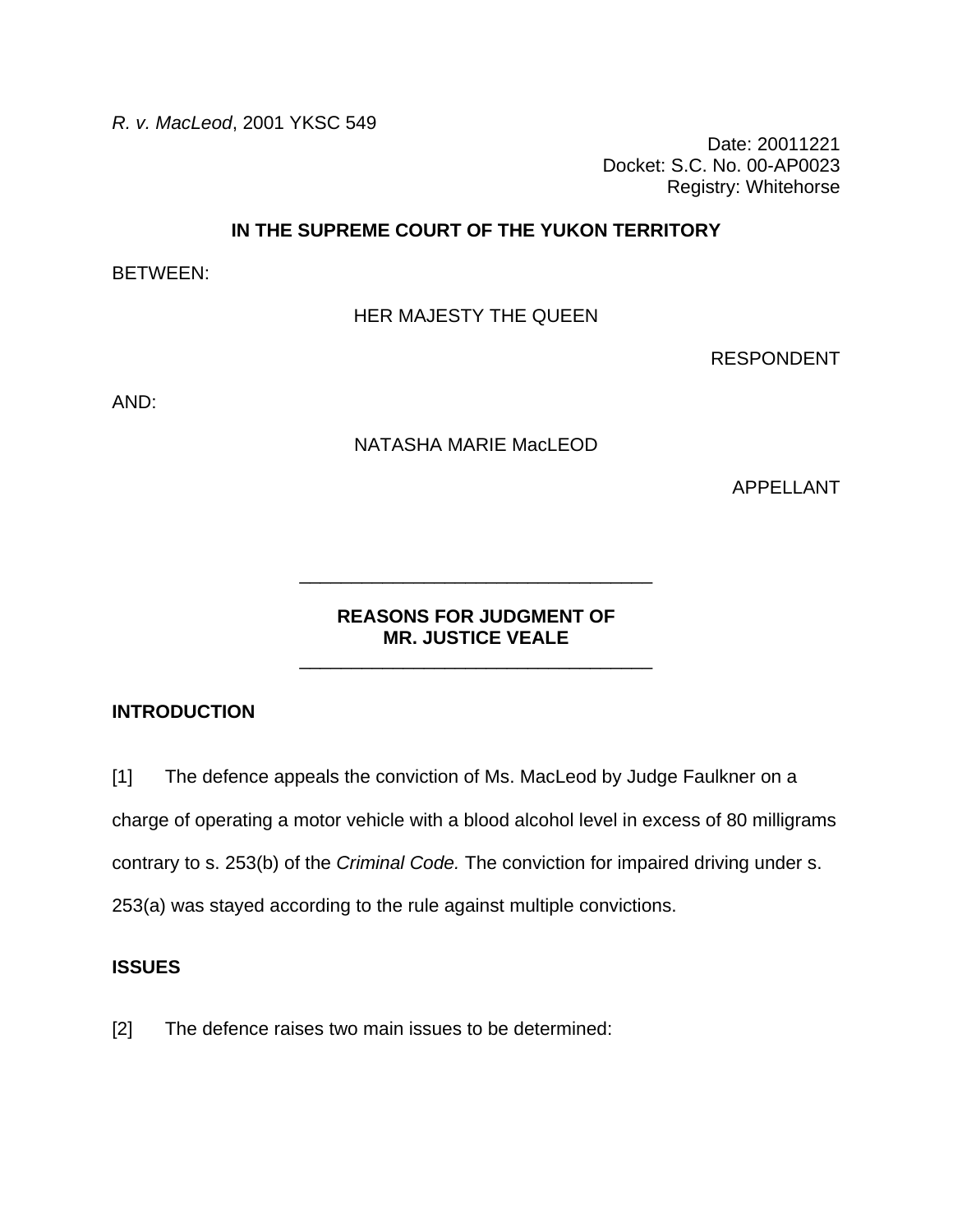- 1. Did the trial judge correctly assess the "evidence to the contrary" in considering the presumptions of accuracy and identity set out in s. 258(1)(g), s. 258(1)(c) and s. 258(1)(d.1) of the *Criminal Code.*
- 2. With respect to the presumption of identity, can the trial judge use expert evidence to extrapolate back to determine the blood alcohol content of Ms. MacLeod at the time of driving?

# **THE FACTS**

[3] The Crown and defence are in agreement about the essential facts in this case. The facts are as follows:

- 1. At 2:45 a.m. on September 3, 2000, Ms. MacLeod was stopped by the police while driving her motor vehicle. A demand was made for a roadside screening sample and a fail was registered.
- 2. As a result, two breathalyzer samples were taken. The first sample at 3:37 a.m. was 220 milligrams and the second at 3:58 a.m. was 210 milligrams.
- 3. Ms. MacLeod and her brother gave evidence on the amount of alcohol she consumed. Their evidence was that just prior to 2:45 a.m., she consumed 3 ounces of vodka. The expert testified that for a 170-pound female (Ms. MacLeod's weight), 3 ounces of vodka would produce a blood alcohol concentration of 62 milligrams.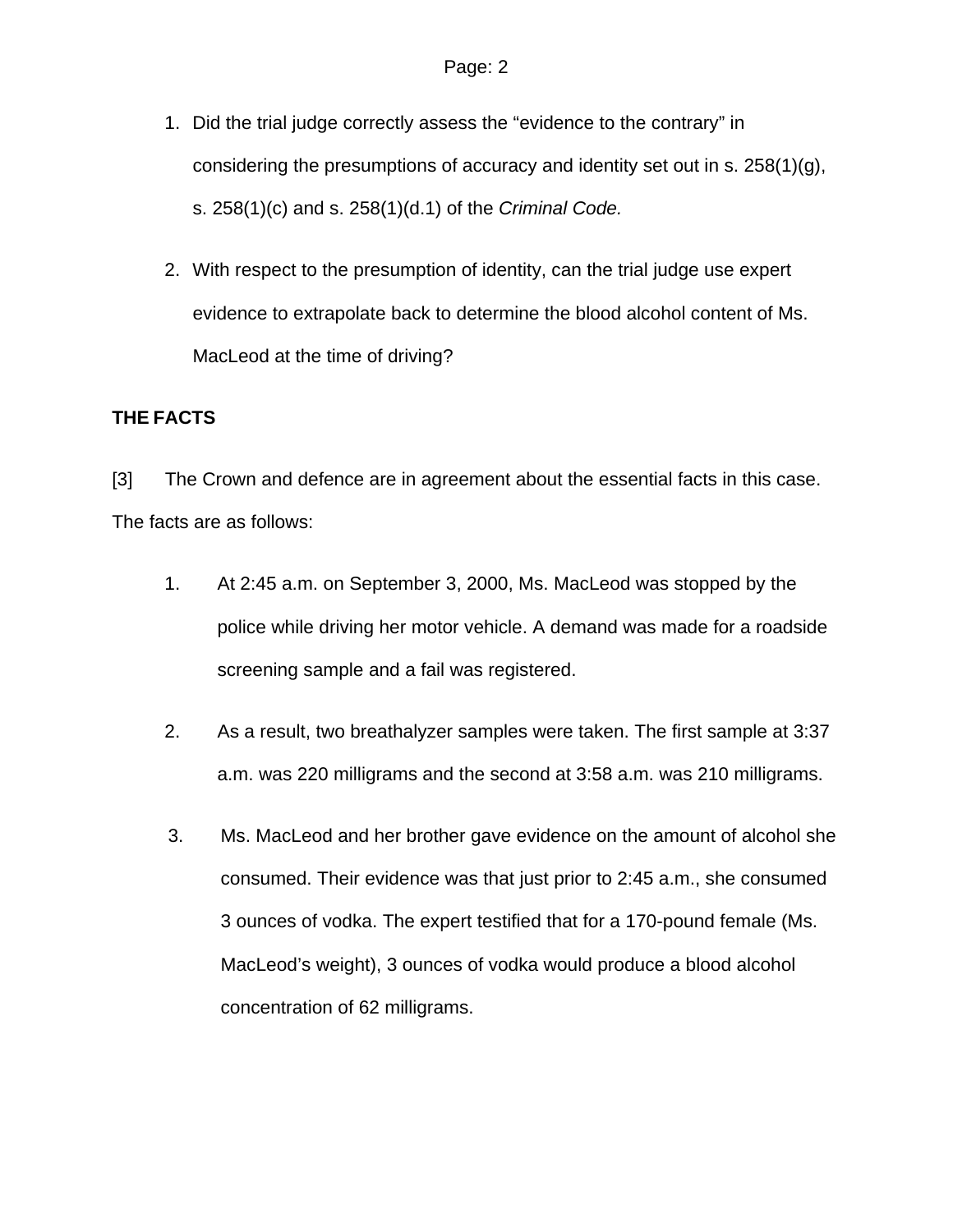4. Expert evidence was led, assuming the claimed consumption to be accurate, establishing a range of her blood alcohol content at the time of driving between 49 and 102 milligrams.

[4] This summary of the facts is sufficient to set up the submissions of counsel on the meaning of "evidence to the contrary".

# **THE TRIAL JUDGMENT**

[5] The trial judge based his decision on two general principles for assessing "evidence to the contrary":

- 1. The evidence to the contrary need only raise a reasonable doubt. The defendant bears no burden of persuasion, and
- 2. To be capable of being evidence to the contrary, the evidence need only tend to show that the blood alcohol level at the time of driving was less than 80 milligrams of alcohol.

[6] The presumption of accuracy of the breathalyzer tests presumes that the equipment used has given an accurate reading. The presumption of identity means that the readings obtained at the time of the breathalyzer tests are the same as when the person was driving. The trial judge considered the readings from the breathalyzer tests as part of his assessment of the evidence to the contrary. He was careful to distinguish between the presumption of accuracy of the readings and the presumption of identity.

[7] The trial judge said the following about the evidence to the contrary: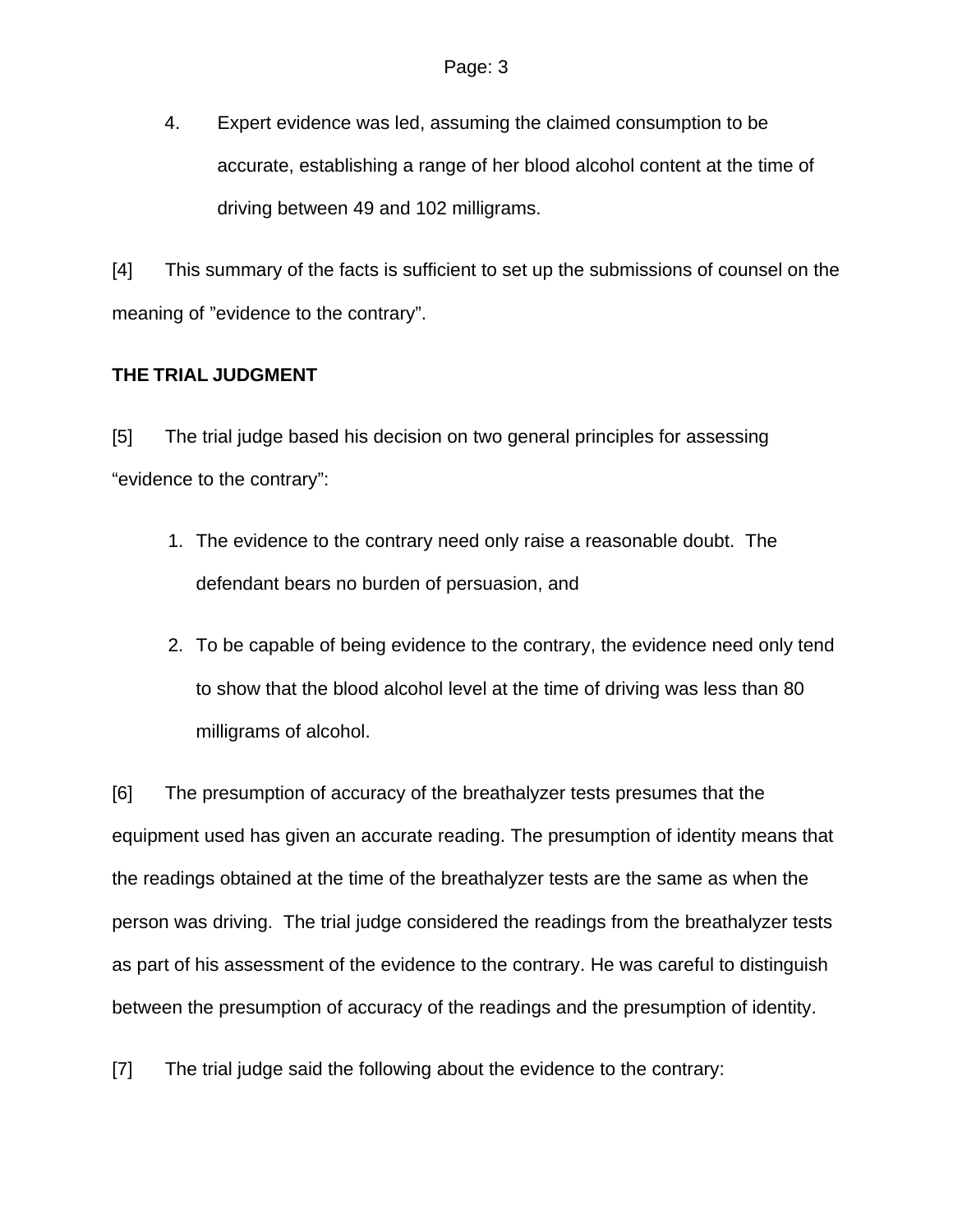[12] The issue here is, as always, the credibility of the evidence given by the accused and her witness, her brother. In this case the defendant's evidence at trial was seriously undermined by the fact that she twice lied to the police as to the amount of alcohol she had consumed. Her evidence was supported by her brother, who gave evidence which was precisely modelled on that of the defendant with regard to times of drinking and amounts consumed. However, his claimed precision with respect to his sister's drinking did not extend to his own consumption.

[13] The observations of the police officer were said to be inconsistent with the readings obtained and consistent with the claimed consumption. In fact, the symptoms observed might have been better said to fall between those described by the expert for each of the two scenarios, that is, more pronounced than expected at the claimed level of 49 to 102 milligrams and less extreme than those that might be expected at the 210-, 220-milligram level that was disclosed by the BAC Datamaster. It is, however, common experience that the symptoms observed at given levels of consumption vary considerably and that, as Mr. Wong himself testified, may be less overt in persons like the defendant who, on her own admission, is an experienced drinker.

[14] Having considered the evidence as a whole, I do not find that the evidence presented by the defendant raises a reasonable doubt as to the accuracy of the readings obtained. However, in the circumstances of this case, it must also be considered whether or not the evidence raises a doubt as to the blood alcohol level at the time of driving. This possibility arises in this case since the accused was stopped very shortly after leaving the lounge, and it is therefore conceivable that there was unabsorbed alcohol at the time of driving which elevated the readings obtained approximately 45 minutes later. However, even assuming that, as claimed, the accused drank three ounces of vodka immediately before leaving the bar, her blood alcohol level at the time of driving would still have been well in excess of 80 milligrams, since Mr. Wong indicated that the final three ounces of vodka would account for, at most, 62 milligrams of the total. I therefore find that Count 2 has been proved.

[8] As to the impaired charge, the trial judge stated: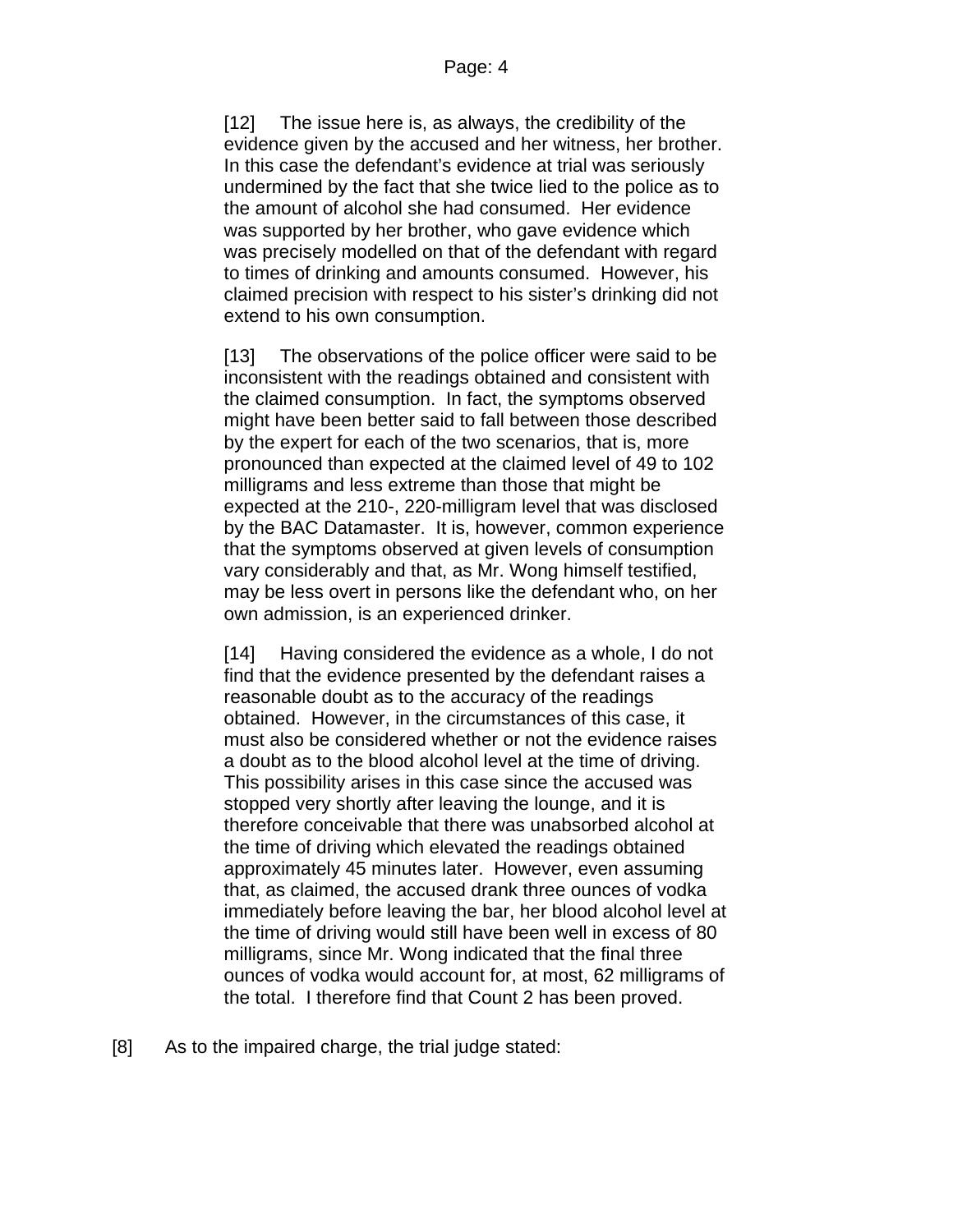[16] Taking the evidence with regard to impaired driving as a whole, including the driving pattern, especially the speeding up and slowing down, the signs of impairment observed by the investigating constable and the blood alcohol level readings which were ultimately obtained, I am satisfied that the accused's ability to operate a motor vehicle was impaired by alcohol.

# **ANALYSIS**

[9] The applicable presumptions are found in s.  $258(1)(g)$ , s.  $258(1)(c)$  and s.

258(1)(d.1). The presumptions were legislated to assist the Crown in proving its case.

The case law describes the presumptions as a shortcut to assist the Crown in proving

its case. However, the presumptions can be displaced by "evidence to the contrary". If

the presumptions are displaced, the Crown can still call evidence to prove the accuracy

of the readings and that the breathalyzer reading at the time of driving would be over 80

milligrams. (See *R. v. St. Pierre,* [1995] 1 S.C.R. 791. (QL)).

[10] The applicable sections of the *Criminal Code* are as follows:

**258 (1)(g):** … where samples of the breath of the accused have been taken pursuant to demand made under subsection 254(3), a certificate of a qualified technician stating

…

is evidence of the facts allerged in the certificate without proof of the signature or the official character of the person appearing to have signed the certificate;

**258(1)(c):** … where samples of breath of the accused have been taken pursuant to a demand made under subsection 254(3),

…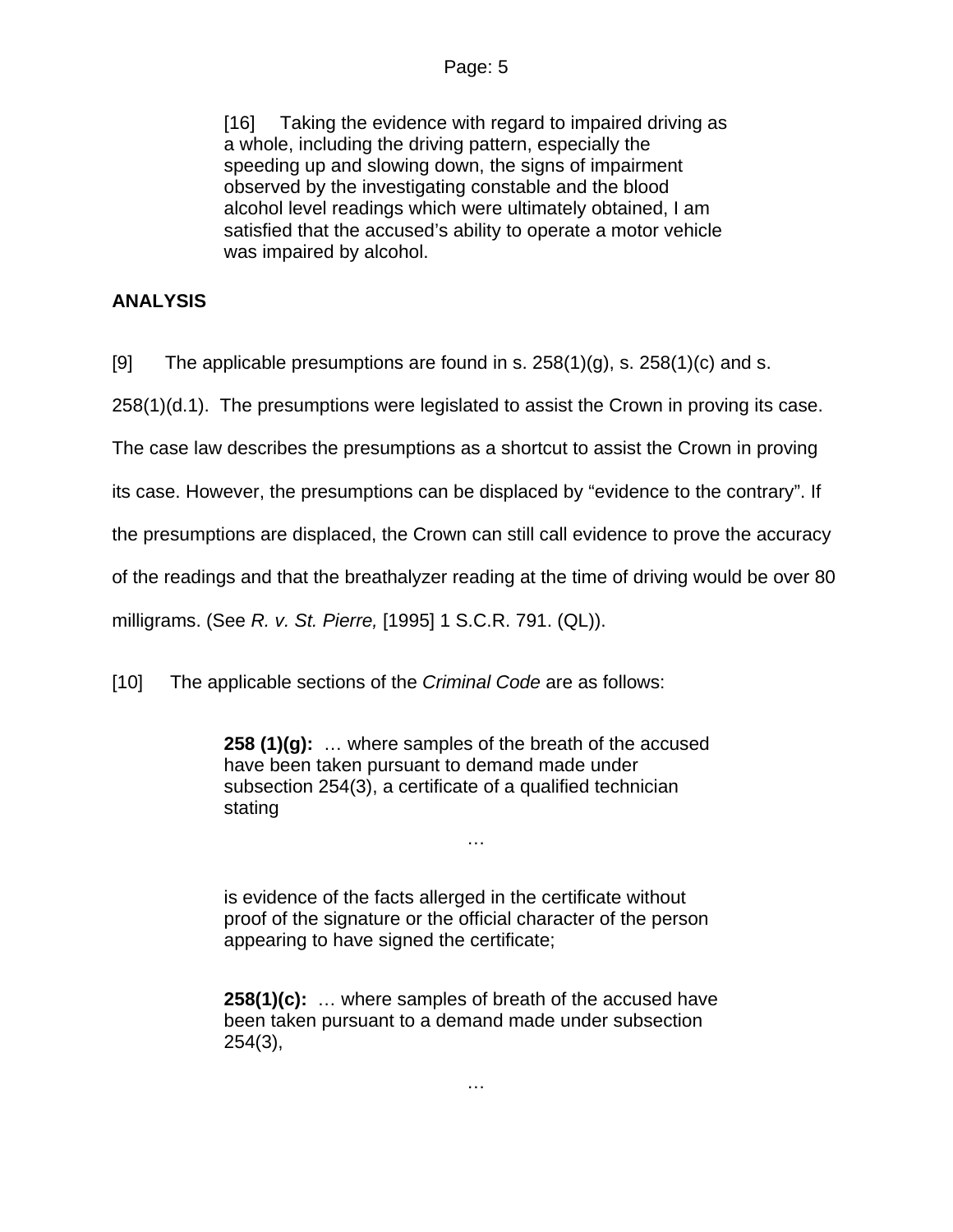evidence of the results of the analyses so made is, in the absence of evidence to the contrary, proof that the concentration of alcohol in the blood of the accused at the time when the offence was alleged to have been committed was, where the results of the analyses are the same, the concentration determined by the analyses and, where the results of the analyses are different, the lowest of the concentrations determined by the analyses;

**258(1)(d.1):** … where samples of the breath of the accused or a sample of the blood of the accused have been taken as described in paragraph (c) or (d) under the conditions described therein and the results of the analyses show a concentration of alcohol in blood exceeding eighty milligrams of alcohol in one hundred millilitres of blood, evidence of the result of the analyses is, in the absence of evidence tending to show that the concentration of alcohol in the blood of the accused at the time when the offence was alleged to have been committed did not exceed eighty milligrams of alcohol in one hundred millilitres of blood, proof that the concentration of alcohol in the blood of the accused at the time when the offence was alleged to have been committed exceeded eighty milligrams of alcohol in one hundred millilitres of blood;

[11] *R. v. St. Pierre*, *supra*, provides a useful restatement of the law, subject to later

amendments to the *Criminal Code*. In paragraph 26, Iacobucci J. states that

presumption of accuracy in s. 258(1)(g) presumes that the reading received on the

breathalyzer provides an accurate determination of the accused's blood alcohol at the

time the testing. He goes on to say:

However, if the accused leads or points to "evidence to the contrary" which tends to show that, in fact, his or her blood alcohol level, at the time of testing, was not that shown on the certificate, then the certificate is no longer proof of that fact. Therefore, for the Crown to be successful it must prove the accused's blood alcohol level some other way.

[12] The *St. Pierre, supra,* case actually dealt with the presumption of identity in s.

258(1)(c) (now amended to include s. 258(d.1)), which presumes that the breathalyzer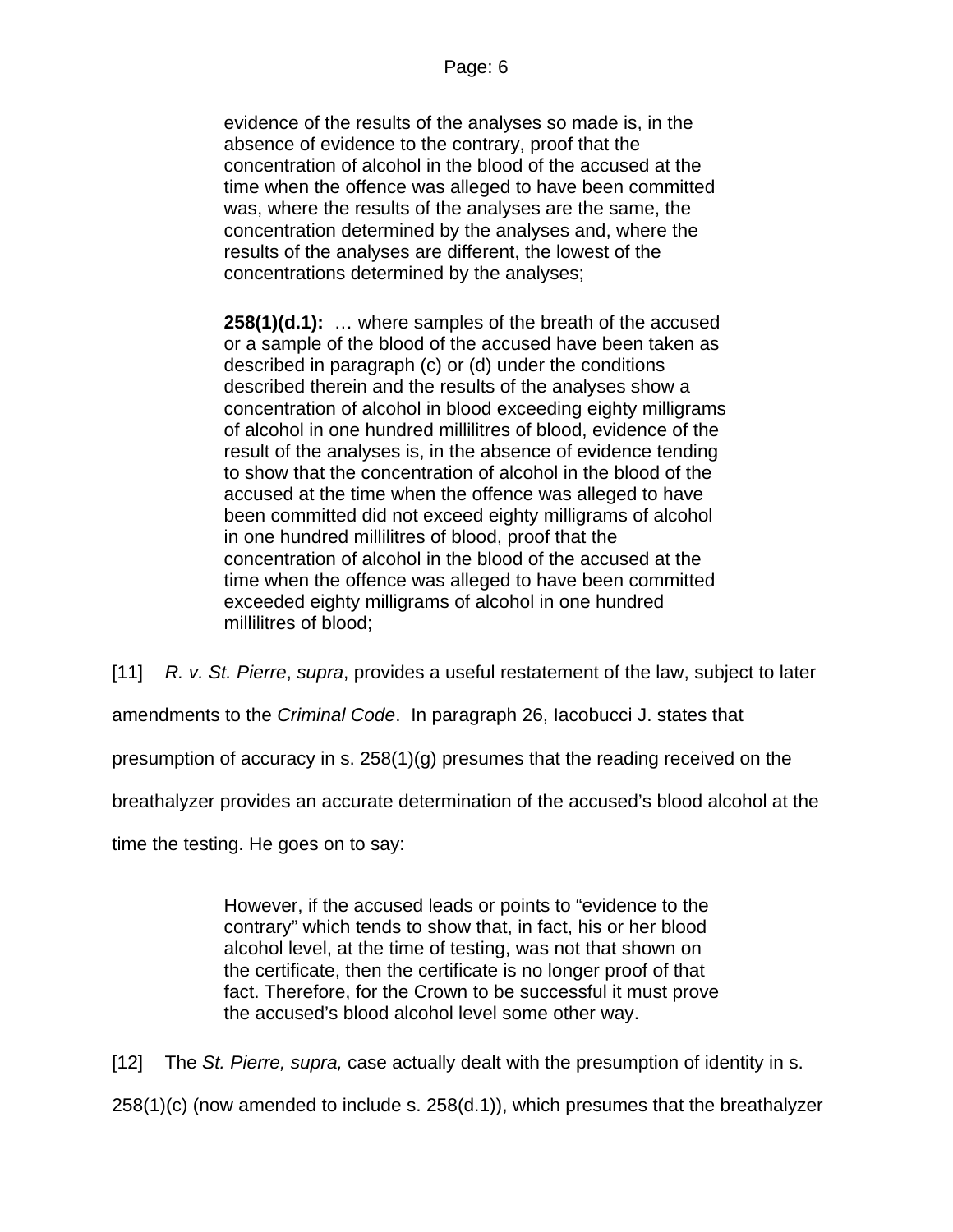#### Page: 7

reading at the time of testing is the same as the reading would be at the time of driving.

Iacobucci J. agreed with the remarks of Arbour J., then of the Ontario Court of Appeal.

She stated, as quoted at para. 29 of *R. v. St. Pierre*, *supra*:

This presumption [of identity] can be displaced by evidence to the contrary; that is, any evidence which raises a reasonable doubt that the levels at the two different points in time were in fact identical. When the Crown loses the benefit of the presumption, for instance because of evidence indicating that the accused consumed alcohol between the two points in time, the Crown does not lose the benefit of the presumption that the certificate accurately represents the blood alcohol level at the time of the test. The Crown may still prove, with or without recourse to expert evidence, that the blood level of the accused at the time of the offence was over 80. One of the relevant pieces of evidence will be, of course, the reading taken by the breathalyzer, the accuracy of which is not disputed.

[13] It is clear that so long as the breathalyzer reading is accurate, it remains a relevant piece of evidence. However, the law has been changed since *R. v. St. Pierre, supra,* by adding s. 258(1)(d.1). It is no longer sufficient to raise any "evidence to the contrary" to displace the presumption of identity. The defence must now have evidence which tends to show that the blood alcohol level of the accused at the time of driving did not exceed 80 milligrams. (See *R. v. Coutts,* [1999] O.J. No. 2013, (Ont C.A.)). Therefore, it follows that if the trial judge rejected the evidence of the accused and her witness, or found that it did not raise a reasonable doubt, the presumption of identity prevails.

[14] The following is a summary of the principles that apply to the presumption of identity: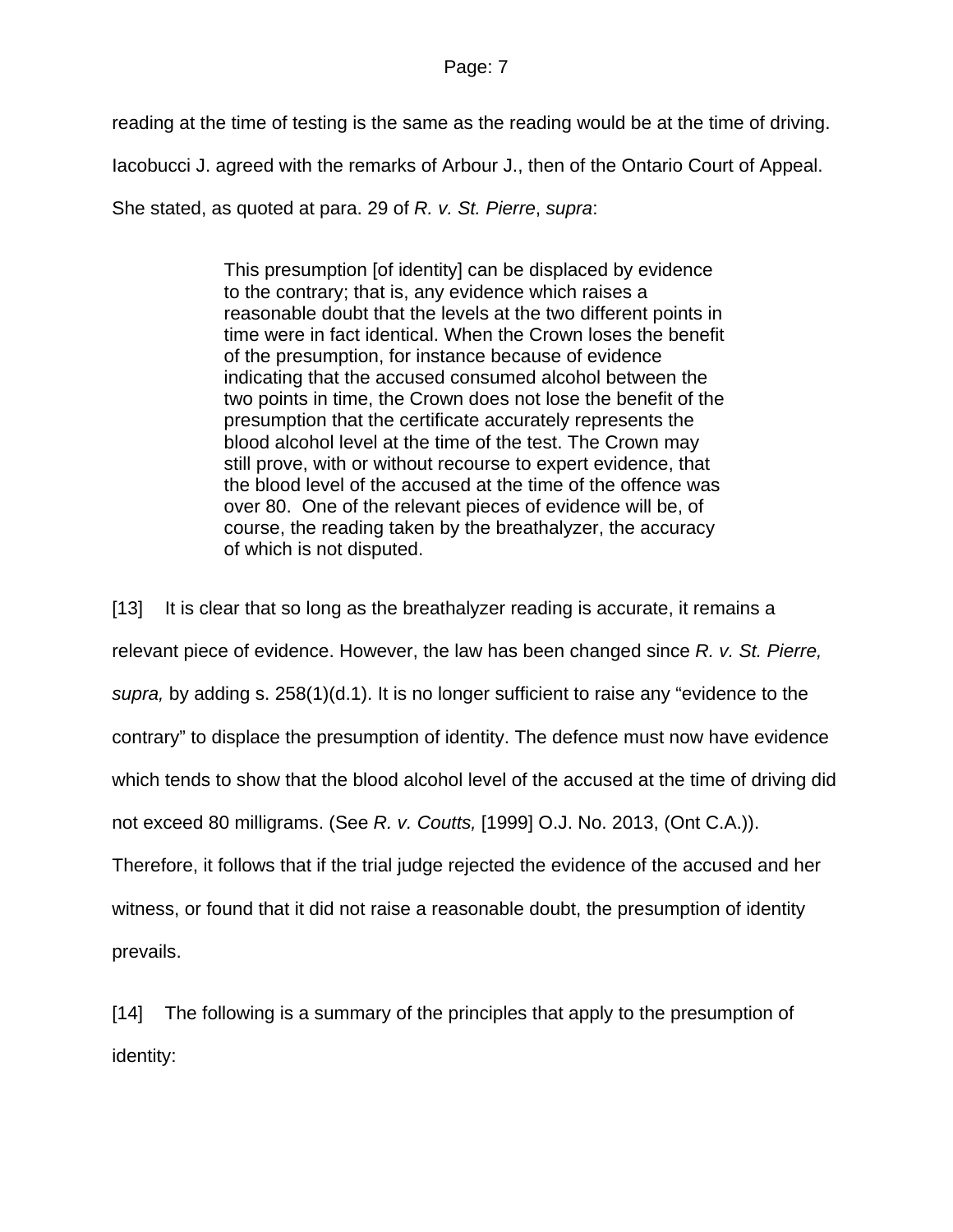- Section 258(1)(c) states that the results of breathalyzer tests may be used as proof of blood alcohol content at the time of driving unless there is evidence to the contrary.
- Section 258(1)(d.1) states that "evidence to the contrary" described in s.  $258(1)(c)$ must be evidence that "tends to show" that the blood alcohol concentration was less that 80 milligrams in 100millilitres of blood.
- If there is no reasonable doubt, the "evidence to the contrary" is rejected, the presumption of identity stands and a conviction will be entered subject to any other legal argument that may be in issue.
- If there is reasonable doubt, then the presumption will not stand and the Crown will not be able to rely on the presumption of identity. However, the Crown can still rely upon the breathalyzer reading, assuming it is accurate, to prove the blood alcohol level at the time of driving in another manner.
- Reasonable doubt on the "evidence to the contrary" should be determined in accordance with *R. v. W.(D),* [1991] 1 S.C.R. 742.

# **1. Did the trial judge correctly assess the "evidence to the contrary" in considering the presumptions of accuracy and identity set out in s. 258(1)(g), s. 258(1)(c) and s. 258(1)(d.1) of the** *Criminal Code.*

[15] Counsel for Ms. MacLeod submits that the presumption of accuracy was displaced. I am satisfied that the trial judge was well aware of the difference between the presumption of accuracy and the presumption of identity. He simply did not accept the evidence of Ms. MacLeod and her brother and found that it did not raise a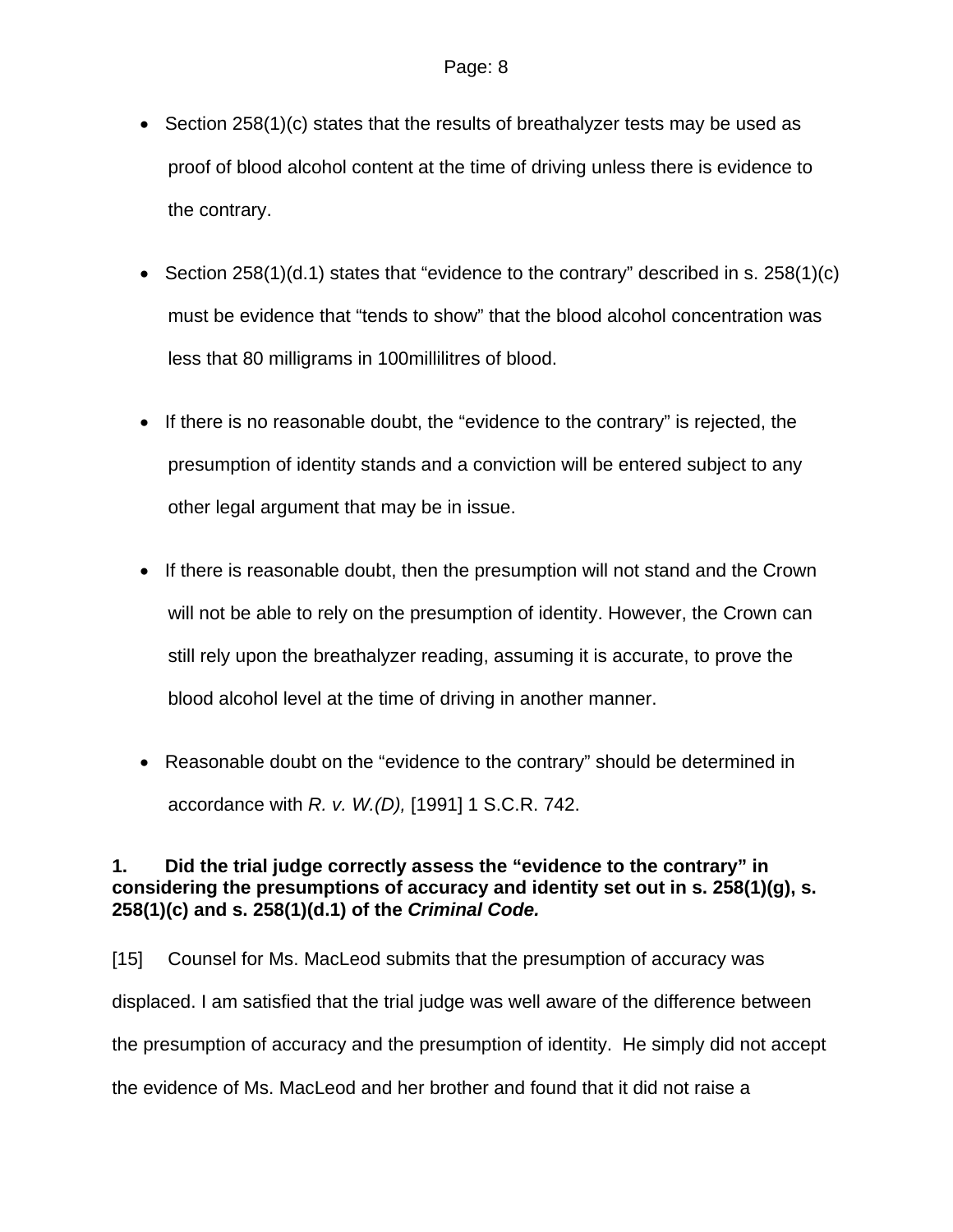reasonable doubt. The trial judge therefore found the presumption of accuracy was not displaced.

[16] In so finding, I am relying upon the principle set out in *R. v. Burns* (1994), 89 C.C.C. (3d) 193 (S.C.C.) at 199:

> …the general rule [is] that a trial judge does not err merely because he or she does not give reasons for deciding one way or the other on problematic points: … The judge is not required to demonstrate that he or she knows the law and has considered all aspects of the evidence. Nor is the judge required to explain why he or she does not entertain a reasonable doubt as to the accused's guilt.

[17] As to the presumption of identity, the defence submitted that the trial judge could not rely upon the breathalyzer readings as being the same at the time of the offence based upon "evidence to the contrary" led at trial. This submission must be based upon the trial judge either accepting the evidence of Ms. MacLeod and her brother, or finding that it raised a reasonable doubt, according to the principle in *R. v. W.(D.), supra.* In other words, in order for the evidence led to be "evidence to the contrary", thereby displacing the presumption of identity, it must raise a reasonable doubt as to the blood alcohol content reading at the time of driving. It is not "evidence to the contrary" simply because it has been led.

[18] The defence submitted that the trial judge did not expressly reject the evidence of Ms. MacLeod and her brother. I agree that express wording of rejection is not used, but it is clear that he did not accept the evidence to the contrary when he stated that "… the defendant's evidence was seriously undermined by the fact that she lied twice to the police as to the amount of alcohol she had consumed."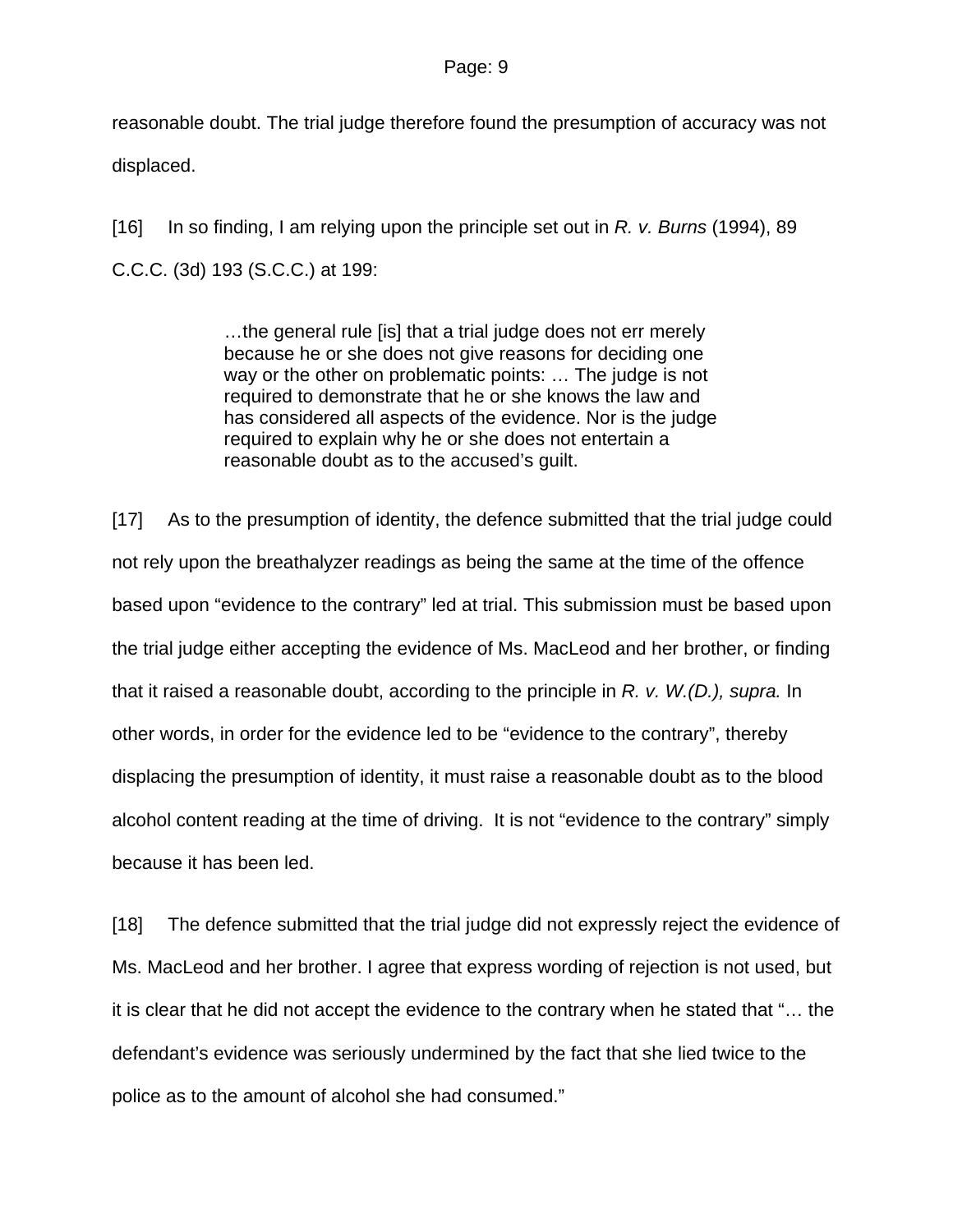[19] In my view, the judge has implicitly, if not explicitly, rejected the evidence of the accused and found that she did not raise a reasonable doubt on her own evidence or the evidence as a whole. There is no requirement for trial judges to repeat the exact words used in *R. v. W.(D)., supra*, so long as the essence is applied.

[20] Counsel for the defence also submitted that the readings themselves could not be considered by the trial judge. In my view, the breathalyzer readings are part of the evidence as a whole and may be used so long as they are accurate. The trial judge did not at any time suggest that he was accepting the results of the breathalyzer over the evidence of the accused. Rather, he considered the evidence of the accused and her brother on its own and in the context of the evidence as a whole.

[21] I conclude that the trial judge correctly assessed the "evidence to the contrary".

## **2. With respect to the presumption of identity, can the trial judge use expert evidence to extrapolate back to determine the blood alcohol content of Ms. MacLeod at the time of driving?**

[22] In paragraph 14 of the reasons of the trial judge, he accepted the breathalyzer readings of 240 and 220 milligrams. The trial judge then used the hypothetical evidence of the defence breathalyzer expert to extrapolate back to show a reading of greater than 80 milligrams at the time of driving. The trial judge made this assessment in the context of determining whether the evidence to the contrary raised a reasonable doubt about the presumption of identity.

[23] Counsel for Ms. MacLeod submitted that the trial judge could not use the breathalyzer readings and then rely on the expert evidence to extrapolate back from the